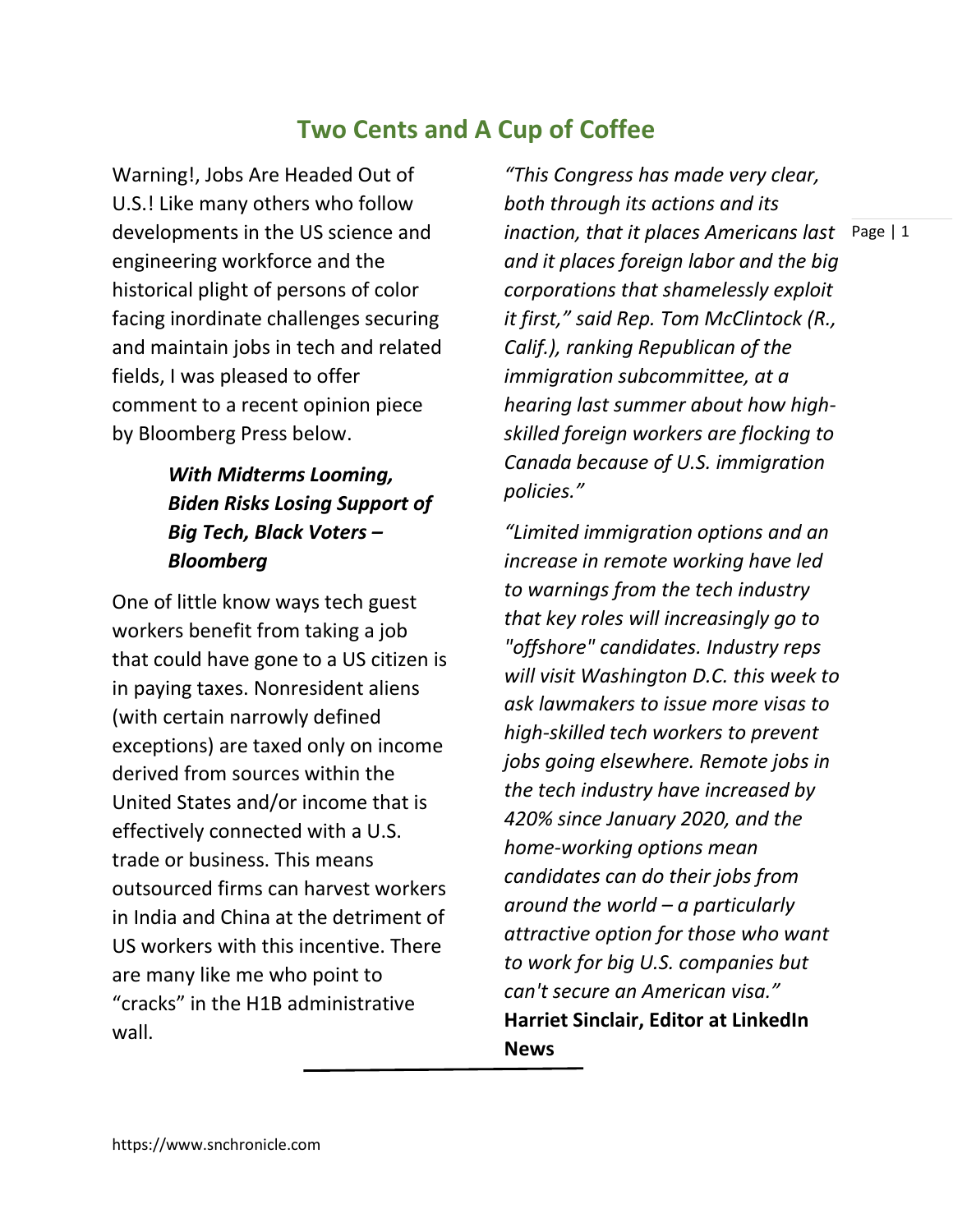*" Expand H1B Visa program to bring in more foreign workers or send tech jobs offshore. What's better? …Don't answer. It's a false choice! Here's the best option to close the US tech talent gap: Let's do a better job of preparing our next generation of developers at home! That's what we do at SkillStorm. #techtalentgap #techtalent #hiretraindeploy #accelerateopportunity #StormOn"*

### **Vince Virga, Co-Founder and Co-Chairman at SkillStorm**

*"The American research enterprise must balance indispensability of international scholars and open collaboration with being responsibly vigilant to avoid the Trojan Horse, whether of foreign or domestic origin. Building trust through due diligence is a hallmark of an effective research security program."*

### **Michael D. Shannon, Private Practice: Policy, Security, Risk, & Compliance Consulting**

*"How about investing more in American workers ? Plenty of people, including older workers, would welcome the chance to contribute more, if given the chance."* 

#### **HERNÁN SALAS MANAGEMENT CONSULTING**

*"With so much money at stake, it is not surprising that the Cheap Labor Lobby incessantly demands more H-1B visas to be used exploiting both US and foreign STEM workers."*

Page | 2

**Ars Lyrica Houston, IEEE-USA Vice President for Career and Member Services**

### **My Two Cents!**

Changes in work, education, technology, workforce demographics, and international competition is occurring at 5G speed, and our competitiveness, security, manufacturing, and research enterprise is at risk.

It is essential that our science/engineering enterprise is weaned from its dependency on foreign guest workers across all sectors of production. It hurts America in the long run. Unfortunately, expanding equitable diversity and inclusion of science and engineering cannot continue as a lofty unmet goal with H1B in the picture. Too many students/workers from China and India take spots on campuses and in research labs that should be occupied by black/brown Americans and women.